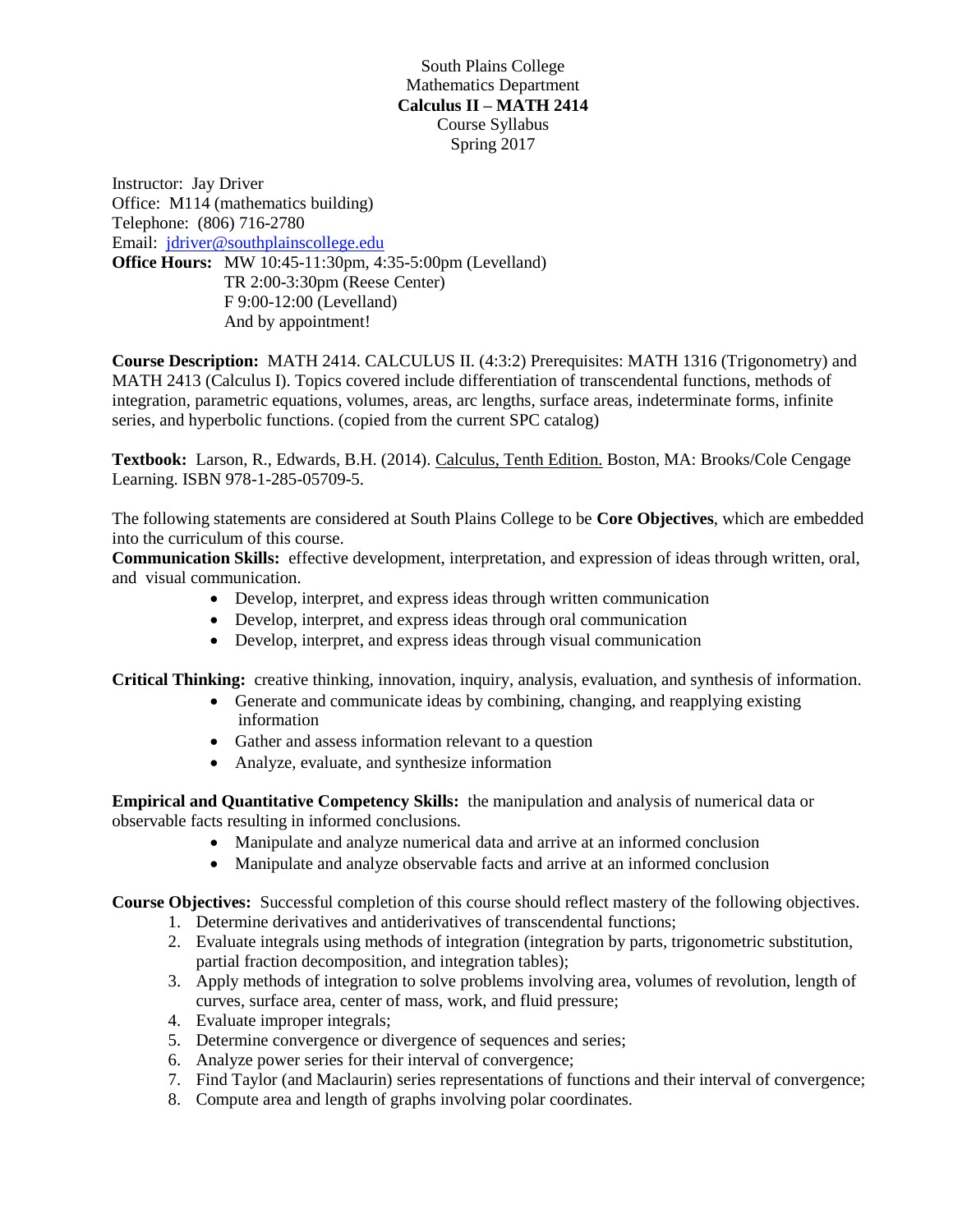**Attendance:** Attendance and effort are the most important activities for success in this course. Class attendance may be taken at any time during the class period, so please do not arrive late or leave early. You may be dropped from this course with a grade of X or F if you are absent four consecutive classes or if you exceed six absences throughout the semester. Be on time and silence any cell phones before entering the classroom.

**Assignments & Grading:** Homework assignments will be made at each class meeting. Quizzes may be administered at any time. Keep all class materials (notes, handouts, homework, quizzes, and exams) organized in a notebook (3-ring binder). These materials are subject to be turned in for grading at any time. Please make certain all materials accompany you to each class meeting. No late assignments will be accepted. Daily work (homework, quizzes, notebook) will count for 20% of the final grade, while all exams count for 80% of the final grade. Expect three major exams (20% each) throughout the course and a cumulative final exam (20%) at the end of the course. Your final average in the course will determine the letter grade posted on your transcript. This grade is determined by the following scale: A (90-100%), B (80-89%), C (70-79%), D (60- 69%), F (0-59%).

**Supplies:** You will need a scientific or graphing calculator, graph paper, and a 3-ring binder. Calculators on cell phones, TI-89, TI-92, or TI-Inspire calculators, or any other electronic devices will not be allowed during testing without permission from the instructor.

**Supplementary Course Information & Tutoring:** Blackboard is the online course management system that will be utilized for this course. This course syllabus, as well as any class handouts can be accessed through Blackboard. Login at [http://southplainscollege.blackboard.com.](http://southplainscollege.blackboard.com/) The user name and password should be the same as the MySPC and SPC email.

User name: first initial, last name, and last 4 digits of the Student ID Password: Original CampusConnect Pin No. (found on SPC acceptance letter)

Questions regarding Blackboard support may be emailed to [blackboard@southplainscollege.edu](mailto:blackboard@southplainscollege.edu) or by telephone to 806-716-2180.

Free tutoring and video tapes are available in room M116 on the Levelland campus and in Building 2 at the Reese Center. Digital versions of these tutorial videos can be viewed on your personal computer at the Blackboard address given above. Check Blackboard often for the latest tutoring schedule and course supplements (handouts, online practice quizzes, additional notes, sample problems for practice, videos, etc.).

**Disability:** Students with disabilities, including but not limited to physical, psychiatric, or learning disabilities, who wish to request accommodations in this class should notify the Disability Services Office early in the semester so that the appropriate arrangements may be made. In accordance with federal law, a student requesting accommodations must provide acceptable documentation of his/her disability. For more information, call or visit the Disability Services Office in the Student Health & Wellness Office, 806-716-2577.

**Equal Opportunity:** South Plains College strives to accommodate the individual needs of all students in order to enhance their opportunities for success in the context of a comprehensive community college setting. It is the policy of South Plains College to offer all educational and employment opportunities without regard to race, color, national origin, religion, gender, disability or age.

**Diversity:** In this class, the teacher will establish and support an environment that values and nurtures individual and group differences and encourages engagement and interaction. Understanding and respecting multiple experiences and perspectives will serve to challenge and stimulate all of us to learn about others, about the larger world and about ourselves. By promoting diversity and intellectual exchange, we will not only mirror society as it is, but also model society as it should and can be.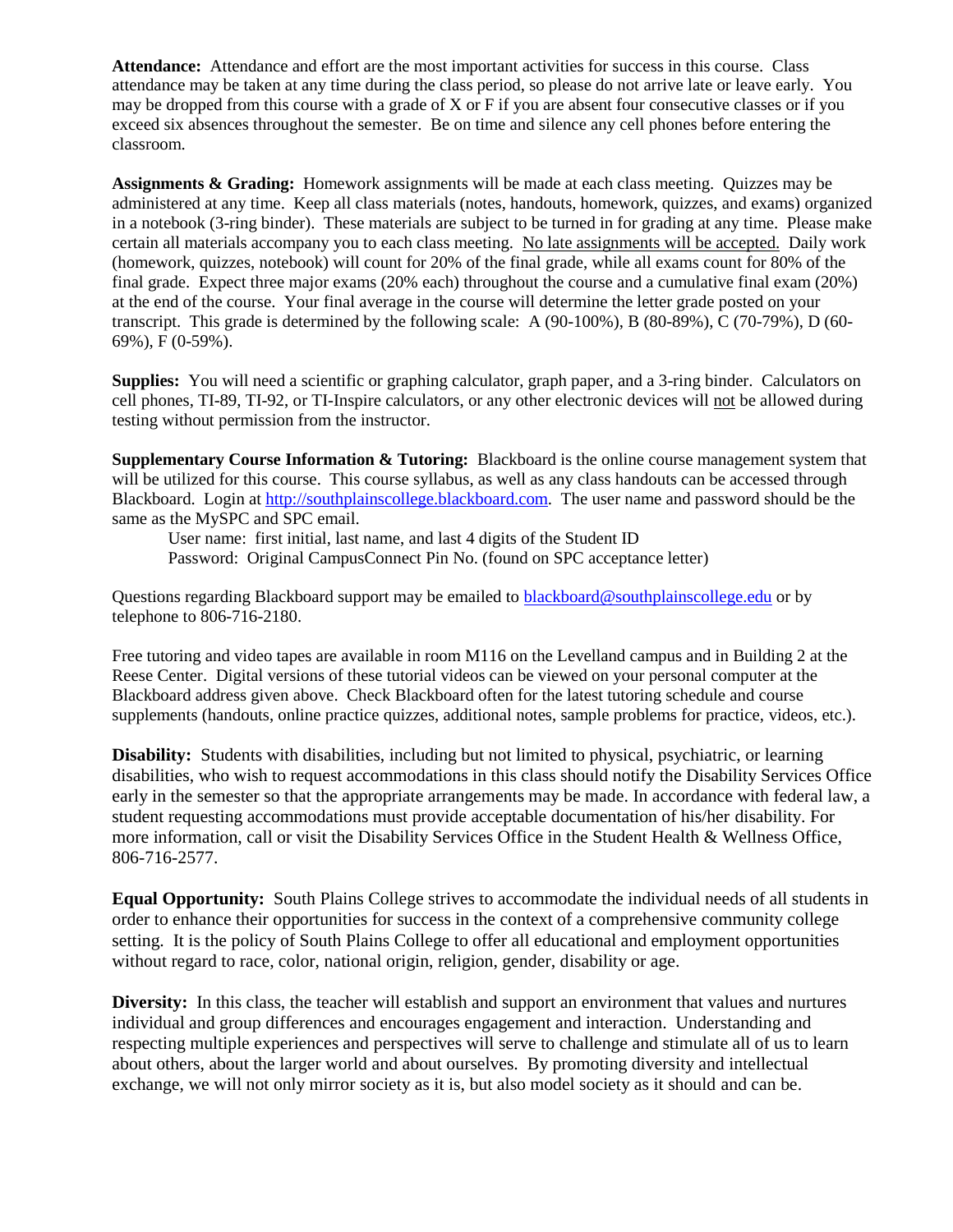## **Calculus II Tentative Course Outline**

MATH 2414.001 (MW 8:30am – 10:35am)

Spring 2017

| Week           | Day       | Date               | Lesson                                                                      |
|----------------|-----------|--------------------|-----------------------------------------------------------------------------|
| 1              | Wednesday | January 18         | <b>Inverse Functions</b>                                                    |
| $\overline{2}$ | Monday    | January 23         | Natural Logarithms (Derivatives & Integration)                              |
|                | Wednesday | January 25         | Natural Logarithms (Logarithmic Differentiation & Applications)             |
| 3              | Monday    | January 30         | The Exponential Function                                                    |
|                | Wednesday | February 1         | $a^x$ and $\log_a x$                                                        |
| $\overline{4}$ | Monday    | February 6         | Growth & Decay                                                              |
|                | Wednesday | February 8         | <b>Inverse Trigonometric Functions</b>                                      |
| 5              | Monday    | February 13        | Derivatives & Integrals Involving Inverse Trigonometric Functions           |
|                | Wednesday | February 15        | Applications Involving Inverse Trigonometric Functions                      |
| 6              | Monday    | February 20        | <b>Hyperbolic Functions</b>                                                 |
|                | Wednesday | February 22        | Exam 1 (20%)                                                                |
| 7              | Monday    | February 27        | <b>Basic Integration Formulas</b>                                           |
|                | Wednesday | March 1            | <b>Integration by Parts</b>                                                 |
| 8              | Monday    | March 6            | Powers of Trigonometric Functions                                           |
|                | Wednesday | March 8            | <b>Trigonometric Substitutions</b>                                          |
|                |           | <b>March 13-17</b> | <b>Spring Break</b>                                                         |
| 9              | Monday    | March 20           | <b>Partial Fractions</b>                                                    |
|                | Wednesday | March 22           | L'Hopital's Rule & Improper Integrals                                       |
| 10             | Monday    | March 27           | Exam 2 (20%)                                                                |
|                | Wednesday | March 29           | Sequences & Infinite Series                                                 |
| 11             | Monday    | April 3            | Integral & Comparison Tests                                                 |
|                | Wednesday | April 5            | Ratio & Root Tests; Alternating Series & Convergence                        |
| 12             | Monday    | April 10           | <b>Power Series</b>                                                         |
|                | Wednesday | April 12           | Taylor & Maclaurin Series                                                   |
| 13             | Monday    | April 17           | Easter Holiday                                                              |
|                | Wednesday | April 19           | <b>Applications of Power Series</b>                                         |
|                | Wednesday | April 19           | Online Registration for Spring Interim, Summer, and Fall Opens at<br>8:00am |
| 14             | Monday    | April 24           | Exam 3 (20%)                                                                |
|                | Wednesday | April 26           | Polar Coordinates and Area (part 1 of 2)                                    |
|                | Thursday  | April 27           | Last day to drop spring semester courses                                    |
| 15             | Monday    | May 1              | Polar Coordinates and Area (part 2 of 2)                                    |
|                | Wednesday | May 3              | Polar Coordinates and Lengths of Curves                                     |
| 16             | Monday    | May 8              | <b>Final Exam <math>(20\%)</math></b> from $8:00-10:00$ am                  |